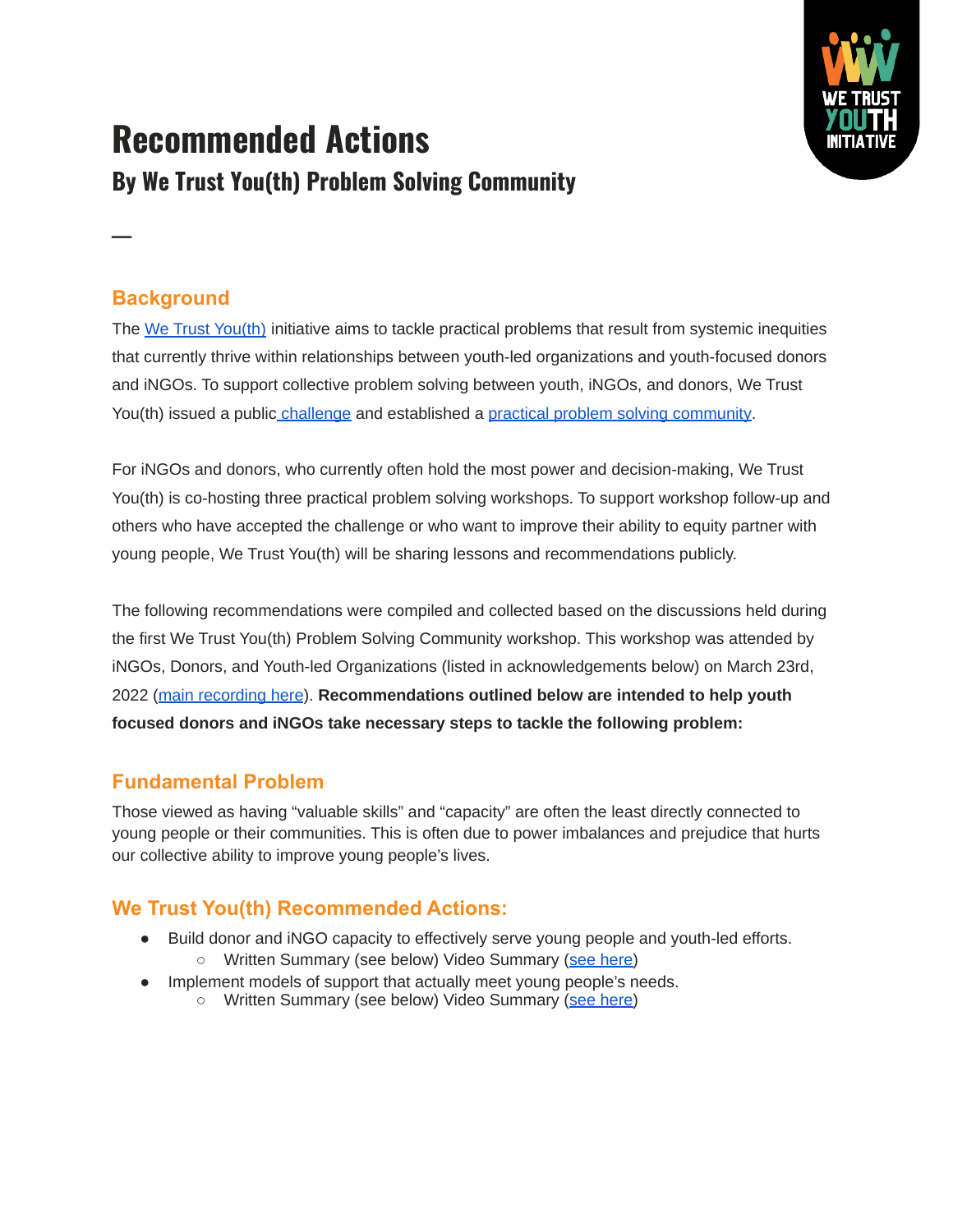# **Recommendation: Build donor and iNGO capacity to effectively serve young people and youth-led efforts.**

## **Youth Experience Grounding Recommendations:**

It looks and feels different to work with partners that do have strong experience in working collaboratively with young people. For example…

| When working with a donor / iNGO who HAS invested in their capacity                                                                                                                                                                                                                                        |                                                                                                                                                                                                                                                                                                                            |                                                                                                                                                                                                                                           |  |  |
|------------------------------------------------------------------------------------------------------------------------------------------------------------------------------------------------------------------------------------------------------------------------------------------------------------|----------------------------------------------------------------------------------------------------------------------------------------------------------------------------------------------------------------------------------------------------------------------------------------------------------------------------|-------------------------------------------------------------------------------------------------------------------------------------------------------------------------------------------------------------------------------------------|--|--|
| <b>Contracting between</b><br>donors/iNGOs and their<br>youth-led organization (YLO)<br>grantees takes place in a fair<br>and timely manner - requiring<br>minimal paperwork and shorter<br>due diligence processes.                                                                                       | The learning experience is<br>mutual - not just one way from<br>donor/iNGO to YLO, but back<br>and forth. As such, this forms a<br>meaningful and productive<br>youth-adult partnership that<br>promotes intergenerational<br>dialogue.                                                                                    | Donors / iNGOs have the<br>humility to be honest with their<br>YLO partners and are open to<br>listening and adopting<br>alternative ways of working.                                                                                     |  |  |
| There is an understanding that<br>YLOs are experts in their work<br>and experiences and are not<br>necessarily fluent in the<br>language and internal<br>mechanism of donors and<br>iNGOs. Because of this, an<br>open exchange of knowledge<br>that values each other's<br>expertise must be established. | Rules and standards of<br>productive communication are<br>established and there is an effort<br>to learn and speak in the same<br>language. Instead of just asking<br>for inquiries in a broad manner,<br>the iNGO / donor builds a safe<br>space in which a YLOs capacity<br>will not be doubted for asking<br>questions. | Communication is transparent,<br>allowing for YLOs to ask<br>pertinent questions and have an<br>exchange to shape the work.<br>This means providing guidance<br>when discussing matters which<br>YLOs may not have<br>encountered before. |  |  |

#### **When working with a donor / iNGO who HASN'T invested in their capacity…**

Young people are superficially asked to give their input, but without being given any kind of guide, tools, or briefing. Without guidance, the extent to which young peoples' inputs are utilized is limited. This is not a meaningful consultation.

Young people have no freedom for out of the box thinking, because they are constantly trying to fit **inside** the box, use the "right" language, and follow the script donors and iNGOs create for them. This stifles their ability to innovate and the work is therefore neither productive nor meaningful.

A lot of time and resources are wasted in trying to understand donor / iNGO preferences, requirements, focus areas, etc. Instead, donors and iNGOs should be learning and responding to the goals of youth-led efforts.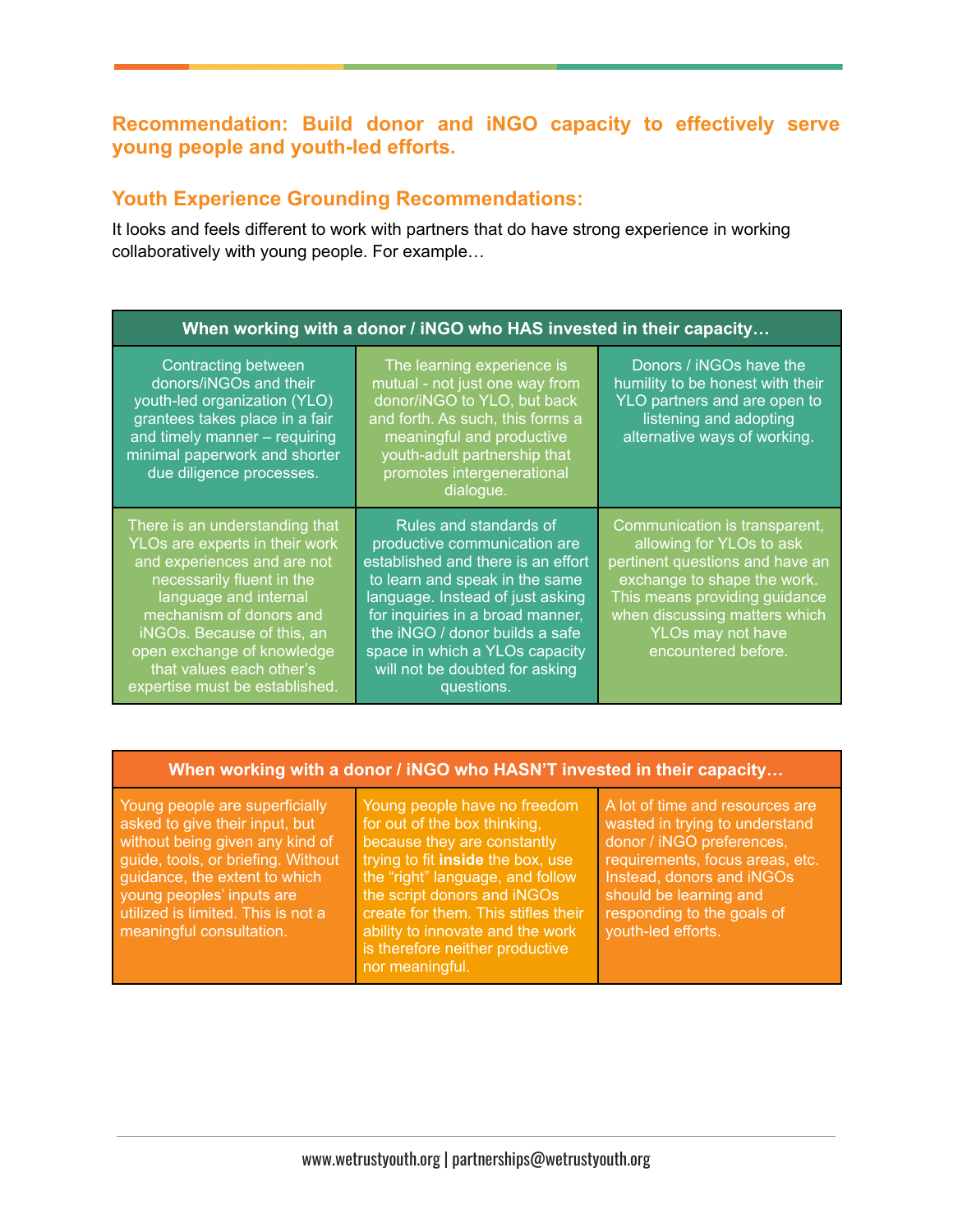# **Recommended key actions and initial steps and examples and resources to reference**

**Key Action:** Ground your work in values and principles that enable practices that are collaborative, equitable, and transparent.

- **Initial Steps:** Review your organizational mission, guiding values, principles, overarching strategy and assess how much of what your organization has already agreed to aligns with equitably partnering with young people, use this to justify greater investment and focus in your practices. If you are struggling to get everyone on board, conduct an internal team building to establish joint organizational values.
- **Example:** [FRIDA](https://youngfeministfund.org/) Fund values inclusivity as a core value. They apply this value in many practices, including translating their application forms into seven languages.

**Key Action:** Hire and retain staff that have experience and value working collaboratively with young people, especially young people themselves.

- **Initial Steps:** Collaborate with your human resources team to hire and retain staff that already have the capacity (values and experience) to work equitably with young people. Add requirements in job descriptions, performance reviews, interview guides, not just for youth specific roles but for decision making and operational roles.
- **Example:** [IYAFP,](https://iyafp.org/) requires all consultants, and partners (youth and non-youth) to demonstrate experience in practicing their values in their previous work. This is demonstrated in all recruitment and assessment materials.

**Key Action:** Measure your impact to support accountability and prevent tokenistic engagement.

- **● Initial steps:** Consult your YLO partners on what meaningful indicators might look like. Traditional indicators used by global north, not youth-led organizations typically prioritize measuring what makes them credible and trustworthy to funders (for example reach, scale, cost-effectiveness, replicability), but don't always reflect what it means to be effective according to the communities they serve.
- **Example:** With the support of YLO, CHOICE for Youth & [Sexuality,](https://www.choiceforyouth.org/) [EngenderHealth](https://www.engenderhealth.org/) developed specific meaningful youth [participation](https://www.choiceforyouth.org/news-page/choice-eh-partnership-and-our-myp-journey/?acceptCookies=62569282b0178) (MYP) indicators and are in the process of incorporating them into their planning, monitoring, evaluation, learning (PMEL) systems.

# **Still struggling?**

- If you don't have leadership or institutional buy-in, there's still a lot you can do as individuals within institutions. Talk to your HR and finance colleagues - they have a huge role to play in this work and can be instrumental in moving money and resources to young people.
- To advocate internally, emphasize that your organization's impact and outcomes will significantly be better if you center and trust young people.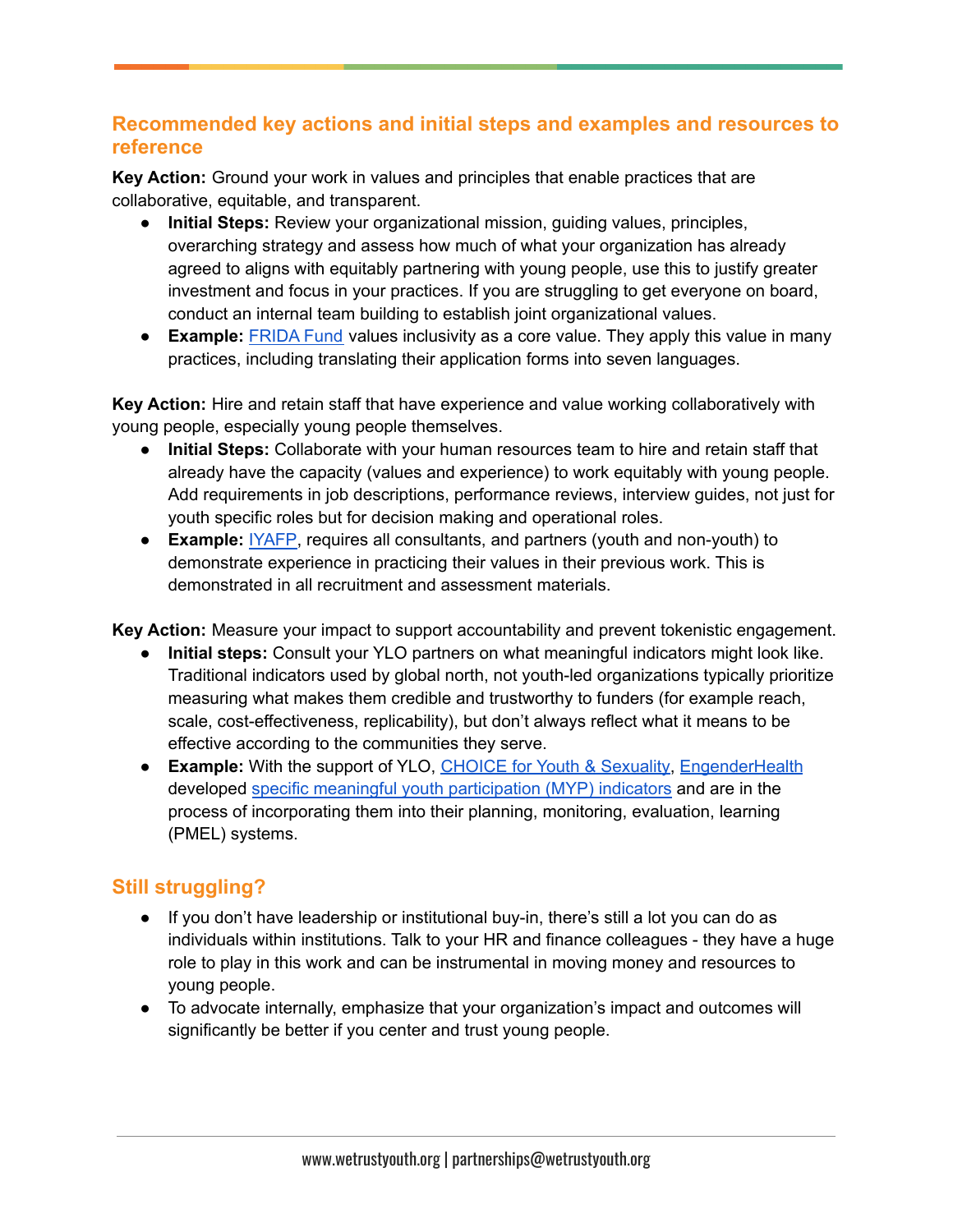### **Resources to reference**

- **Reflections on developing EngenderHealth MYP Indicators:** <https://www.choiceforyouth.org/news-page/choice-eh-partnership-and-our-myp-journey/>
- **HIPs4FP Strategic Planning Guide on Meaningful Adolescent and Youth Engagement and Partnership in Sexual and Reproductive Health Programming:** [https://www.fphighimpactpractices.org/guides/meaningful-adolescent-and-youth-engage](https://www.fphighimpactpractices.org/guides/meaningful-adolescent-and-youth-engagement/) [ment/](https://www.fphighimpactpractices.org/guides/meaningful-adolescent-and-youth-engagement/)

**Recommendation: Implement models of support that actually meet young people's needs.**

# **Youth Experience Grounding Recommendations**

Models of support that are designed to really meet young people's needs really look and feel different. For example…

| When working with a donor / iNGO who HAVE good models of support                                                                                                                                              |                                                                                                                                                                                                  |                                                                                                                                                           |  |  |
|---------------------------------------------------------------------------------------------------------------------------------------------------------------------------------------------------------------|--------------------------------------------------------------------------------------------------------------------------------------------------------------------------------------------------|-----------------------------------------------------------------------------------------------------------------------------------------------------------|--|--|
| Their funding mechanisms are<br>flexible, there is trust and simple<br>due diligence processes.                                                                                                               | They provide core support and<br>an additional grant for resilience<br>and well being of the YLOs.                                                                                               | YLOs are compensated fairly for<br>their time and effort.                                                                                                 |  |  |
| Young people are part of a<br>community that supports their<br>work and one they can lean on<br>during a crisis. They are able to<br>connect and share experiences<br>during and after the funding<br>cycles. | The donors and iNGOs have<br>youth advisors/staff members<br>who follow the work of young<br>people and can be reached out<br>to whenever there are<br>challenges without fear or<br>hesitation. | Young people are consulted on<br>their capacity building needs<br>and work together with the<br>donor or iNGO to determine how<br>their needs can be met. |  |  |

YLOs work is shared and recommended by the donor or INGO so they have access to more resources.

| Working with donors and INGOs that do not have models of support                                                                                                           |                                                                                                                                                                                                                    |                                                                                                                                                                                |                                                                                                                                                                                                   |  |  |
|----------------------------------------------------------------------------------------------------------------------------------------------------------------------------|--------------------------------------------------------------------------------------------------------------------------------------------------------------------------------------------------------------------|--------------------------------------------------------------------------------------------------------------------------------------------------------------------------------|---------------------------------------------------------------------------------------------------------------------------------------------------------------------------------------------------|--|--|
| The relationship is<br>not trust based,<br>donors and iNGOs<br>have lengthy due<br>diligence that ends<br>up wasting time, even<br>for small scale<br>projects and grants. | Donors/iNGOs focus<br>on the process of<br>capacity building<br>rather than the<br>outcome and<br>oftentimes create<br>capacity building<br>packages that do not<br>cater to the<br>immediate needs of<br>the YLO. | There is no provision<br>for core or<br>unrestricted funding<br>that can help cover<br>institutional costs,<br>remuneration and<br>care and wellbeing of<br>YLO <sub>s</sub> . | There is very little<br>contact between the<br>donor and the YLO<br>and no intermediaries<br>like youth<br>advisors/staff either<br>to help bridge the<br>learning gap between<br>the two groups. |  |  |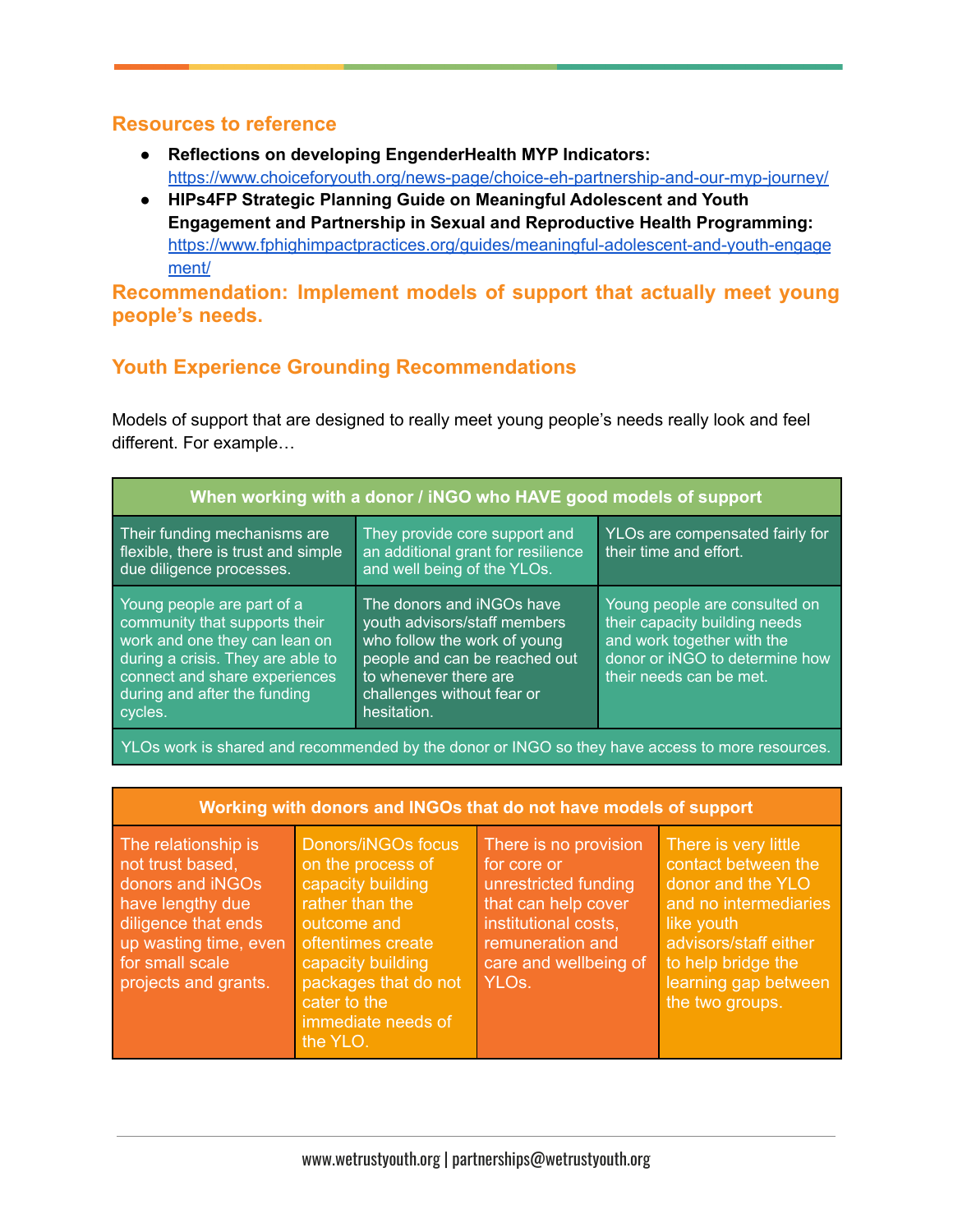# **Recommended key actions and initial steps and examples and resources to reference**

**Key Action:** Ground your models of support in learnings from young people

- **Initial Steps:** Ask young people what they need, using a needs assessment survey or any other tools that will ensure their maximum participation. Set up open-door policies where young people can freely interact with you and express what they need to be supported. Co-create your support models with young people, this will make them feel invested and happy to implement the models. Offer opt-in capacity building where young people can freely choose the capacity they need and mentors they need.
- **Example:** [FRIDA](https://youngfeministfund.org/) Fund hosts convenings with their grantee partners and uses this as an opportunity to learn from them as well as encourage collaboration amongst them.

**Key Action:** Set up funding mechanisms that are flexible and easily accessible to young people

- **Initial Steps:** Enabling proposal submissions in multiple languages, not just English. Have eligibility criteria that are attainable for young people unlike conditions that limit them like; being registered, previously being funded, or being in existence for at least 3 years, including having audited accounts. These push away young people that are working in grassroots organizations and require funding more. Trust young people by changing the lengthy due diligence process to something simple so that young people can easily prove their worth.
- **Example:** The With and For Girls [Collective](https://wearepurposeful.org/projects/with-and-for-girls-fund/) funds grassroots organizations that have not been previously funded and have a simple due diligence process that works for young people.

**Key Action:** Support young people to collaborate, network and connect.

- **● Initial Steps:** Set up spaces where young people can freely interact, this will encourage peer to peer sharing, building connections, and capacity building through knowledge and skills sharing. Share your youth partners work on your social media platforms and website to help the visibility of their work. Recommend young people to other donors or iNGOs so they have access to more funding for their work.
- **● Example:** [WomenStrong](https://www.womenstrong.org/our-learning-lab/) International has created learning labs for all its grantees. These labs bring together women-led organizations whom they fund, such as Copper Rose Zambia, working in areas to strengthen their work related to the wellbeing and empowerment of women and girls - and develop, test, share and amplify their solutions more broadly. Partners can engage in these learning labs online and in person through webinars, roundtables, workshops and retreats.

**Key Action:** Invest in resources that offer care and support the resilience and well being of young people

**● Initial Steps:** Provide additional funding for care and resilience. Recognize that there is no one size fits all for care as young people are working in different contexts and communities and they are in the best positions to determine the care they need. Create spaces where young people can share experiences, recharge their energy and celebrate each other's work